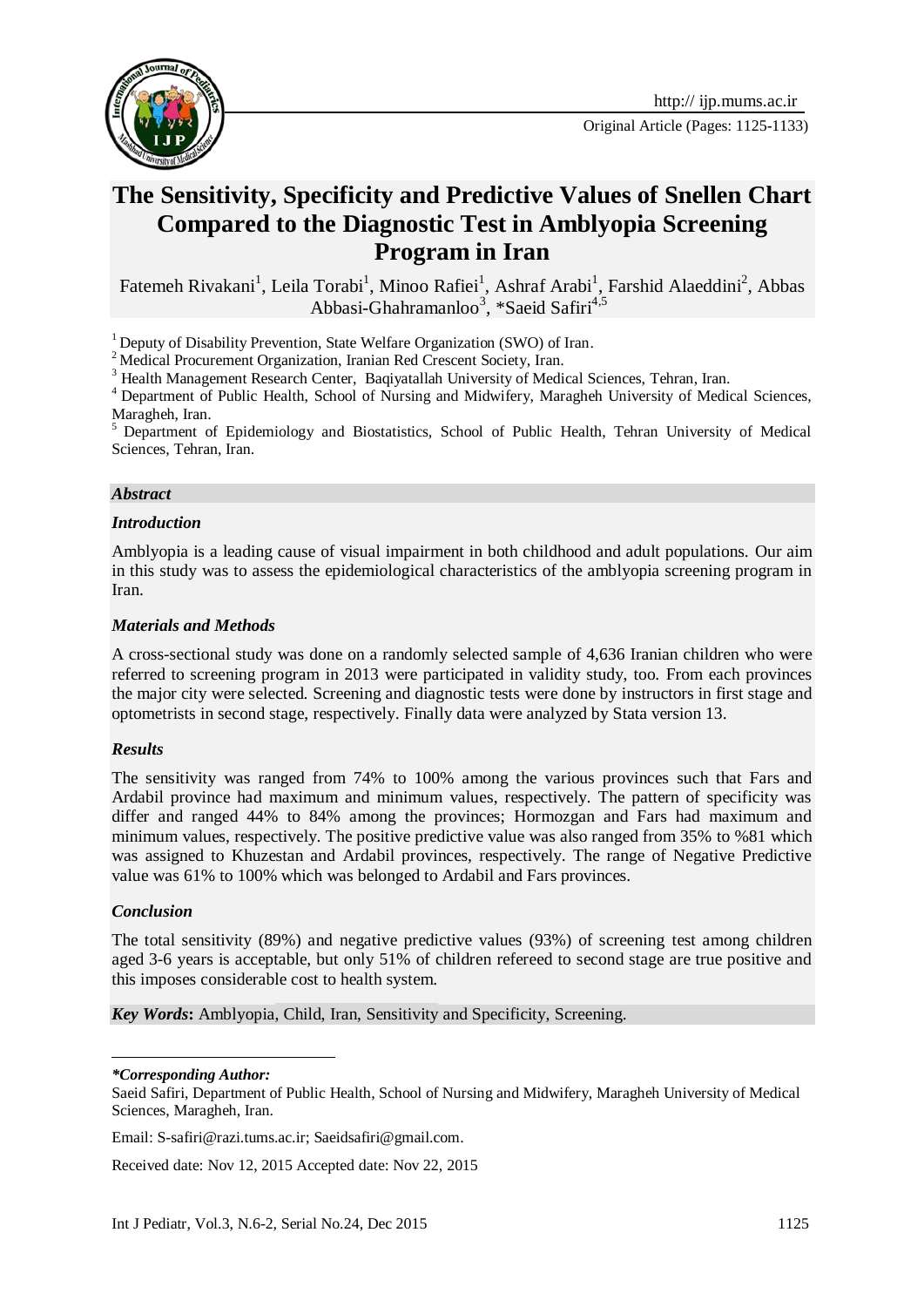# **1- Introduction**

Amblyopia, derived from the Greek word meaning "blunt or blurry vision," is commonly defined as defective Visual acuity (VA) not attributed to an overt pathologic cause(1). Amblyopia is a form of defective central visual processing, manifested as decreased visual acuity in one eye(2). It is a leading cause of visual impairment in both childhood (3-6) and adult populations (7, 8). Based on the different criteria and definitions, the prevalence of amblyopia among the preschool and school children ranged from 0.2% to 4.3% and 0.8 to 4.6%, respectively(9). Sources of variation in amblyopia prevalence estimates may be include the methods used to sample and screen the population, the response rate achieved, dominant age group in sample, and the extent of successful treatment in the population.

The risk of vision loss is increased 1.2% among the amblyopic children(10). Factors associated with vision loss include: hyperopia, astigmatism, anisometropia, and strabismus(11, 12). Amblyopia can be treated effectively in young children, if left uncorrected, this vision problem can lead to abnormal neurodevelopment of the vision system and then vision loss may be  $permannent(3)$ . According to animal studies early detection and treatment of visual impairments is more effective than treatment later in life (13, 14). The early detection of amblyopia is by chance unless it is accompanied with strabismus. One of the options which could address this problem is screening. Currently there are great deal of suggestions and recommendations for identifying and diagnosis of childhood amblyopia; for example, some guidelines believe that comprehensive examination of all preschool-aged children should take by an ophthalmologist (15). Others guidelines suggest that vision screening can be conducted by a wide range of health professionals (e.g., general practitioners or nurses) (16).

Children age is one of the important factors in screening of amblyopia. Some ophthalmologists believe that 6 or 7 years is upper age limit for successful treatment while others consider 9 or 10 years (9, 17-20). In addition to the children age, the performance and epidemiological characteristics of the screening test (sensitivity, specificity, negative predictive value and positive predictive values) should be regarded and if one of these factors was not met resulting to the ineffective screening test.

In spite of availability of large number of screening tests, there is little information about the effectiveness and diagnostic accuracy of these tests. To be effective, a screening test most have high sensitivity (identify a high proportion of children who have the target condition) and high specificity (identify a high proportion of children without any visual disorders). The amblyopia screening test has begun from 1996 in Iran, but its epidemiological characteristics were not assessed yet. So, our aim of this study was to assess the epidemiological characteristics of the amblyopia screening program in Iranian provinces, 2013

# **2- Materials and Methods**

# *2.1-Screening program*

The vision disorder screening program in Iran was intoduced from 1996 and is continued to the present (21). Preschool children aged 3-6 years old were screened in two stages. In the first stage, screening was done by one of the instructors including: preschool health staff, or Behvarz, and or staffs of Non Governmental Organizations. The suspected children diagnosed in the first stage were referred to second stage. The referred patients were screened by optometrist. Finally, optometrist confirmed children was referred to ophthalmologist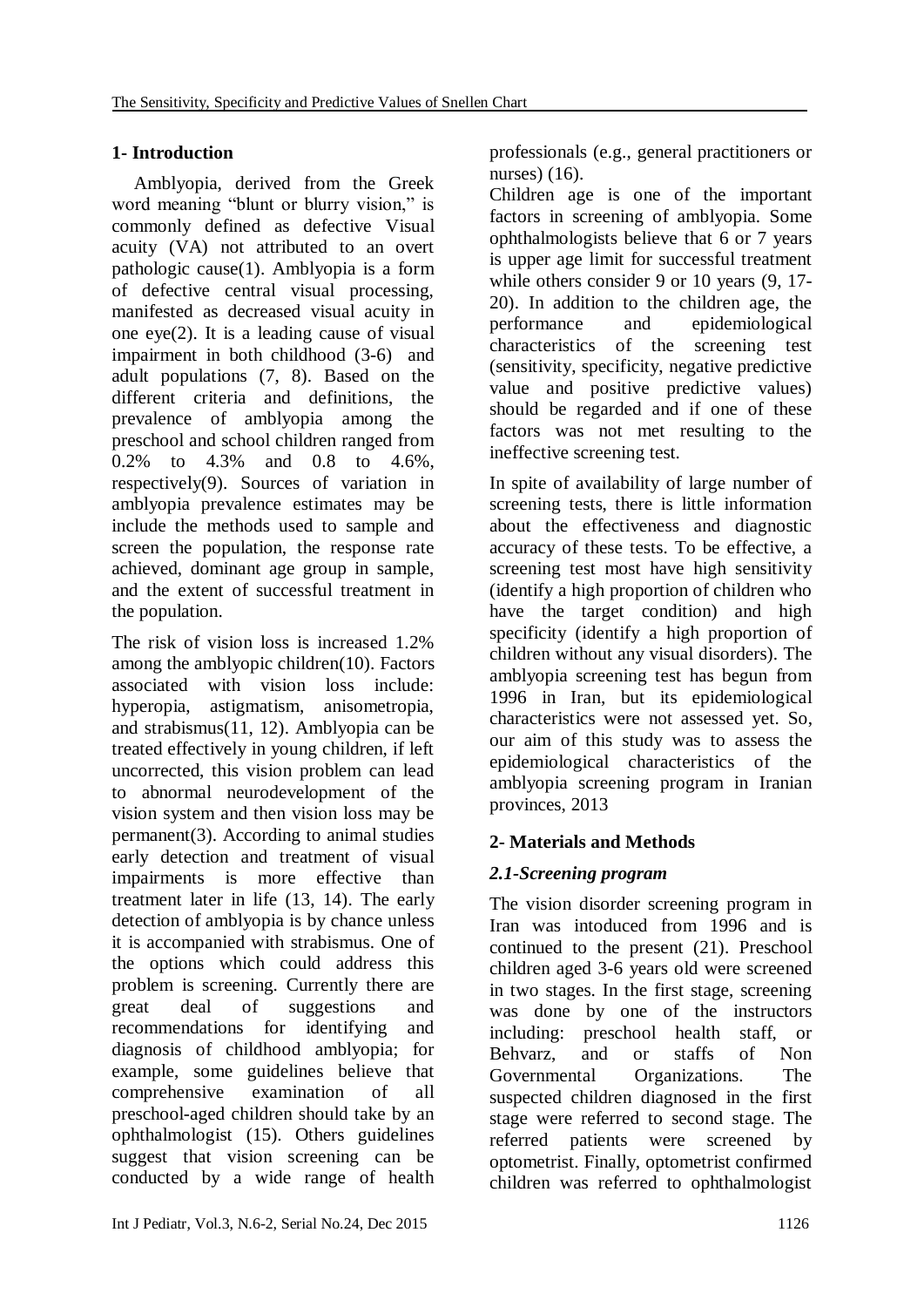for full diagnostic and treatment evaluations (Figure.1).

Screenig program was done using the two types of centes; temporary and permanent ones. The temporary centers including kindergartens and Health Houses were public and non-public organizations which screened the children periodically during the November and Decembers 2013. The screened children in this centers were aged 3-6 years. The permanent centers were public and non-public which screened the children aged 3-6 years using the E-chart and vision screening device.



**Fig.1**: Flow-diagram of the validity study in the screening program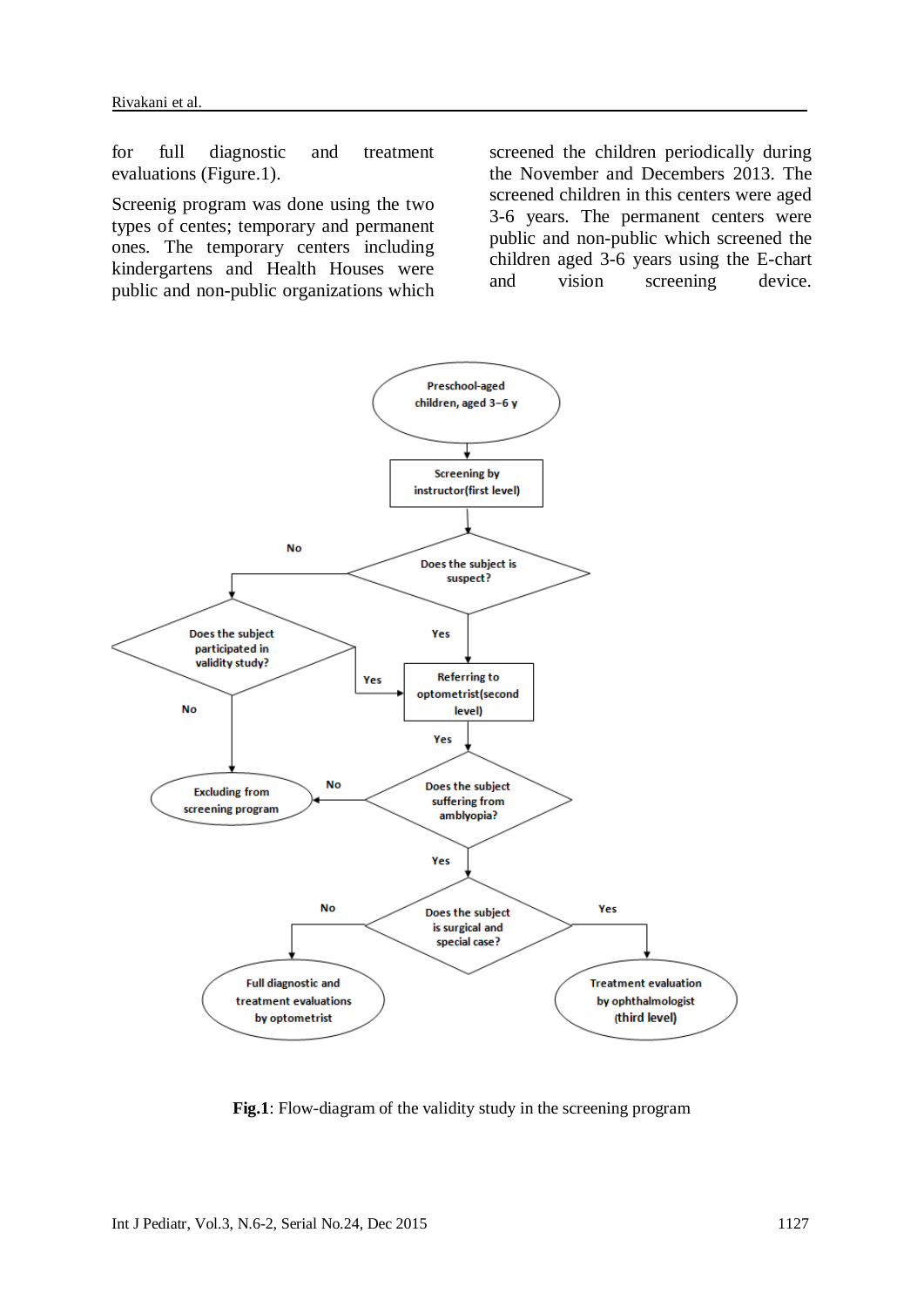# *2.2-Validity study*

In order that most of children with amblyopia risk factors never develop amblyopia, the progress and validation of screening practices that can recognize children with amblyopia or strabismus directly would be a major advance(12). In this work validity study was designed to determine the sensitivity, specificity, positive predictive value, and negative predictive value of Snellen chart screening test in comparison to the diagnostics tests in 13 out of the 31 provinces in Iran. Screening tests were done by instructors in first stage and diagnostics test were done by optometrists in second stage.

# *2.3-Selection of centers and children*

A cross-sectional study was done on 4,636 children (a randomly selected sample of children) who were referred to screening program during the November and Decembers 2013. The major city of provinces was preferred to include in the design. The coverage rate for each province to include in validity study was determined regarding to the percent of suspected children in the same province. At least fifty suspected children was needed for including the province in the study; for example if the percent of suspected children is 10% in specified province, the 500 children was needed to include and attained 50 suspected ones.

The centers listed according to the number of the cover aged children and an ID number was assigned to each of the centers. First center was selected among the first twenty centers using the random digit table. Then systematic sampling was used in a way centers were selected fifty by fifty. The selection of centers was continued until reached to centers less than fifty suspected children. This selection process was repeated more than one time to reach anticipated sample size. This method ensured that all types of center were included in the study. Suspected

children in each center were completed the optometrist form and referred to second stage. Some of the healthy children were also referred to second stage to use for validity study (Figure.1).

# *2.4-Amblyopia definition*

In this study, patients suffering from Amblyopia and those suspected to suffer were classified as any amblyopia. According to the Multi-Ethnic Pediatric Eye Disease Study (MEPEDS), amblyopia is an eyesight disorder which is divided into unilateral and bilateral subtypes (22). Unilateral amblyopia is a 2-line difference in presentation of VA between 2 eyes with where the eye with the poor eyesight has a rating of  $\leq$  20/32. Unilateral ambylopia is associated with several factors including, constant or intermittent strabismus, strabismus surgery history, consistent anisometropia associated with the affected eye  $(\geq 1.00$  diopter (D) spherical equivalent (SE) aniso-hyperopia,  $> 3.00$  D SE anisomyopia, or ≥1.50 D anisoastigmatism) and/or evidence of past or present vision axis obstruction for ≥1 week (e.g., cataract, pseudophakia, aphakia, significant corneal opacity, ptosis, or eyelid hemangioma). Bilateral amblyopia is a bilateral reduction in VA presentation due to history of either obsruction in bilateral vision axis or significant bilateral ametropia (≥4.00 D SE hyperopia,  $\geq 6.00$  D SE myopia, or  $\geq 2.50$  D astigmatism). The inclusion criteria of this study involved those with a previous history of amblyopia or amblyopia treatment. The exclusion ctieteria consist of children who suffering with fundus or anterior segment abnormalities. These cases were not considered amblyopic.

# *2.5-Statistical analysis*

The epidemiological characteristic of screening program was obtained from the studied provinces and then were analyzed by Stata version 13.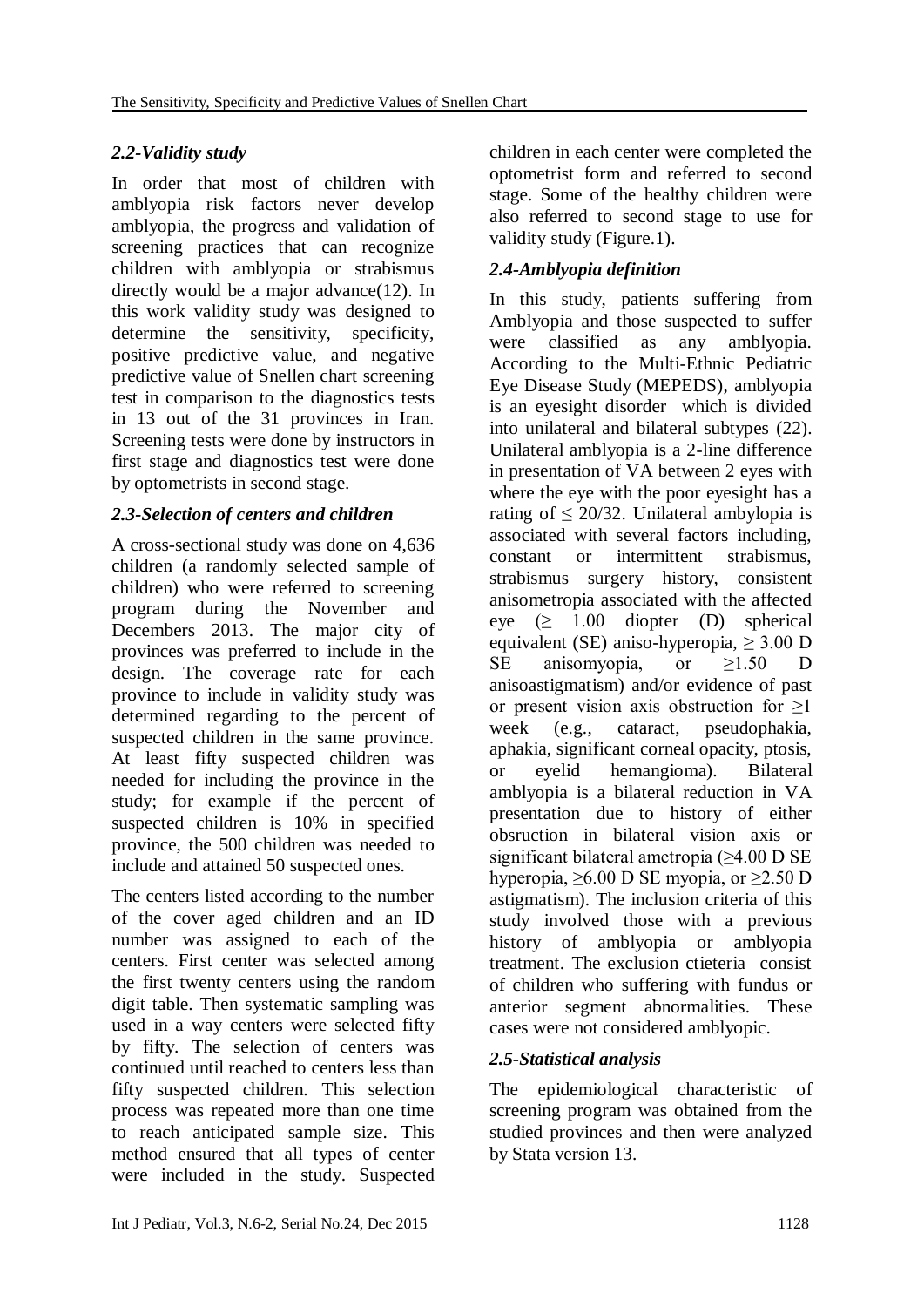#### **3- Results**

The validity determination of Snellen chart screening test was done among the 4,636 children referred to one of the studied centers. As can see in (Table.1) the sensitivity was ranged from 74% to 100% among the various provinces such that Fars and Ardabil province had maximum and minimum values, respectively. The pattern of specificity was differ and ranged from 44% to 84% in the provinces; Hormozgan and Fars had maximum and minimum values, respectively. The positive

predictive value was also ranged from 35% to 81% which was assigned to Khuzestan and Ardabil provinces, respectively. The range of Negative Predictive value was 61% to 100% which was belonged to Ardabil and Fars provinces. The total sensitivity, specificity, positive predictive value, negative predictive value was 89%, 62%, 51% and 93%, respectively (Table.1). Also, the percentage of true positive, false negative, true negative and false positive by the provinces was reported in (Figure.2).

**Table** 1: The sensitivity, specificity, positive predictive value, and negative predictive value of Snellen chart screening test compared to the diagnostic test in provinces, 2013

| Instructor<br>299<br>Suspected<br>140<br>159<br>15<br>284<br>299<br>Healthy<br>90%<br>64%<br>47%<br>95%<br>Isfahan<br>155<br>443<br>598<br>Total<br>126<br>200<br>74<br>Suspected<br>$\overline{0}$<br>Healthy<br>100<br>100<br>Fars<br>100%<br>44%<br>37%<br>100%<br>74<br>226<br>300<br>Total<br>136<br>64<br>200<br>Suspected<br>26<br>174<br>200<br>87%<br>Hamedan<br>Healthy<br>84%<br>73%<br>68%<br>162<br>238<br>400<br>Total<br>157<br>43<br>200<br>Suspected<br>142<br>Healthy<br>8<br>150<br>95%<br>77%<br>78%<br>95%<br>Kerman<br>350<br>Total<br>165<br>185<br>104<br>66<br>170<br>Suspected<br>Healthy<br>149<br>150<br>99%<br>99%<br>Yazd<br>1<br>69%<br>61%<br>Total<br>105<br>215<br>320<br>42<br>12<br>54<br>Suspected<br>3<br>Healthy<br>63<br>66<br>93%<br>84%<br>77%<br>95%<br>Hormozgan<br>45<br>Total<br>75<br>120<br>28<br>172<br>200<br>Suspected<br>Healthy<br>1<br>149<br>150<br>96%<br>47%<br>99%<br>Gilan<br>14%<br>29<br>321<br>350<br>Total<br>162<br>38<br>200<br>Suspected<br>92<br>58<br>Healthy<br>150<br>74%<br>61%<br>Ardabil<br>71%<br>81%<br>350<br>Total<br>220<br>130<br>86<br>200<br>Suspected<br>114<br>5<br>195<br>200<br>Healthy<br>96%<br>70%<br>57%<br>97%<br><b>Bushehr</b><br>Total<br>119<br>281<br>400<br>85<br>115<br>200<br>Suspected<br>Chahamahal and<br>10<br>190<br>200<br>Healthy<br>89%<br>62%<br>95%<br>43%<br>Bakhtiari<br>Total<br>95<br>305<br>400<br>70<br>130<br>200<br>Suspected<br>10<br>140<br>150<br>87%<br>Khuzestan<br>Healthy<br>52%<br>35%<br>93%<br>80<br>270<br>350<br>Total<br>72<br>127<br>199<br>Suspected<br>4<br>199<br>97%<br>North Khorasan<br>Healthy<br>195<br>94%<br>60%<br>36%<br>$\overline{76}$<br>322<br>398<br>Total<br>73<br>77<br>150<br>Suspected<br>10<br>150<br>Healthy<br>140<br>88%<br>64%<br>49%<br>93%<br>Lorestan<br>83<br>217<br>300<br>Total<br>1257<br>1215<br>2472<br>Suspected<br>89%<br>93%<br>Total<br>2013<br>2164<br>62%<br>51%<br>Healthy<br>151<br>3228<br>4636<br>1408<br>Total | Province | Optometrist | Amblyopic | Healthy | Total | Sens | Spec | <b>PPV</b> | NPV |
|------------------------------------------------------------------------------------------------------------------------------------------------------------------------------------------------------------------------------------------------------------------------------------------------------------------------------------------------------------------------------------------------------------------------------------------------------------------------------------------------------------------------------------------------------------------------------------------------------------------------------------------------------------------------------------------------------------------------------------------------------------------------------------------------------------------------------------------------------------------------------------------------------------------------------------------------------------------------------------------------------------------------------------------------------------------------------------------------------------------------------------------------------------------------------------------------------------------------------------------------------------------------------------------------------------------------------------------------------------------------------------------------------------------------------------------------------------------------------------------------------------------------------------------------------------------------------------------------------------------------------------------------------------------------------------------------------------------------------------------------------------------------------------------------------------------------------------------------------------------------------------------------------------------------------------------------------------------------------------------------|----------|-------------|-----------|---------|-------|------|------|------------|-----|
|                                                                                                                                                                                                                                                                                                                                                                                                                                                                                                                                                                                                                                                                                                                                                                                                                                                                                                                                                                                                                                                                                                                                                                                                                                                                                                                                                                                                                                                                                                                                                                                                                                                                                                                                                                                                                                                                                                                                                                                                |          |             |           |         |       |      |      |            |     |
|                                                                                                                                                                                                                                                                                                                                                                                                                                                                                                                                                                                                                                                                                                                                                                                                                                                                                                                                                                                                                                                                                                                                                                                                                                                                                                                                                                                                                                                                                                                                                                                                                                                                                                                                                                                                                                                                                                                                                                                                |          |             |           |         |       |      |      |            |     |
|                                                                                                                                                                                                                                                                                                                                                                                                                                                                                                                                                                                                                                                                                                                                                                                                                                                                                                                                                                                                                                                                                                                                                                                                                                                                                                                                                                                                                                                                                                                                                                                                                                                                                                                                                                                                                                                                                                                                                                                                |          |             |           |         |       |      |      |            |     |
|                                                                                                                                                                                                                                                                                                                                                                                                                                                                                                                                                                                                                                                                                                                                                                                                                                                                                                                                                                                                                                                                                                                                                                                                                                                                                                                                                                                                                                                                                                                                                                                                                                                                                                                                                                                                                                                                                                                                                                                                |          |             |           |         |       |      |      |            |     |
|                                                                                                                                                                                                                                                                                                                                                                                                                                                                                                                                                                                                                                                                                                                                                                                                                                                                                                                                                                                                                                                                                                                                                                                                                                                                                                                                                                                                                                                                                                                                                                                                                                                                                                                                                                                                                                                                                                                                                                                                |          |             |           |         |       |      |      |            |     |
|                                                                                                                                                                                                                                                                                                                                                                                                                                                                                                                                                                                                                                                                                                                                                                                                                                                                                                                                                                                                                                                                                                                                                                                                                                                                                                                                                                                                                                                                                                                                                                                                                                                                                                                                                                                                                                                                                                                                                                                                |          |             |           |         |       |      |      |            |     |
|                                                                                                                                                                                                                                                                                                                                                                                                                                                                                                                                                                                                                                                                                                                                                                                                                                                                                                                                                                                                                                                                                                                                                                                                                                                                                                                                                                                                                                                                                                                                                                                                                                                                                                                                                                                                                                                                                                                                                                                                |          |             |           |         |       |      |      |            |     |
|                                                                                                                                                                                                                                                                                                                                                                                                                                                                                                                                                                                                                                                                                                                                                                                                                                                                                                                                                                                                                                                                                                                                                                                                                                                                                                                                                                                                                                                                                                                                                                                                                                                                                                                                                                                                                                                                                                                                                                                                |          |             |           |         |       |      |      |            |     |
|                                                                                                                                                                                                                                                                                                                                                                                                                                                                                                                                                                                                                                                                                                                                                                                                                                                                                                                                                                                                                                                                                                                                                                                                                                                                                                                                                                                                                                                                                                                                                                                                                                                                                                                                                                                                                                                                                                                                                                                                |          |             |           |         |       |      |      |            |     |
|                                                                                                                                                                                                                                                                                                                                                                                                                                                                                                                                                                                                                                                                                                                                                                                                                                                                                                                                                                                                                                                                                                                                                                                                                                                                                                                                                                                                                                                                                                                                                                                                                                                                                                                                                                                                                                                                                                                                                                                                |          |             |           |         |       |      |      |            |     |
|                                                                                                                                                                                                                                                                                                                                                                                                                                                                                                                                                                                                                                                                                                                                                                                                                                                                                                                                                                                                                                                                                                                                                                                                                                                                                                                                                                                                                                                                                                                                                                                                                                                                                                                                                                                                                                                                                                                                                                                                |          |             |           |         |       |      |      |            |     |
|                                                                                                                                                                                                                                                                                                                                                                                                                                                                                                                                                                                                                                                                                                                                                                                                                                                                                                                                                                                                                                                                                                                                                                                                                                                                                                                                                                                                                                                                                                                                                                                                                                                                                                                                                                                                                                                                                                                                                                                                |          |             |           |         |       |      |      |            |     |
|                                                                                                                                                                                                                                                                                                                                                                                                                                                                                                                                                                                                                                                                                                                                                                                                                                                                                                                                                                                                                                                                                                                                                                                                                                                                                                                                                                                                                                                                                                                                                                                                                                                                                                                                                                                                                                                                                                                                                                                                |          |             |           |         |       |      |      |            |     |
|                                                                                                                                                                                                                                                                                                                                                                                                                                                                                                                                                                                                                                                                                                                                                                                                                                                                                                                                                                                                                                                                                                                                                                                                                                                                                                                                                                                                                                                                                                                                                                                                                                                                                                                                                                                                                                                                                                                                                                                                |          |             |           |         |       |      |      |            |     |
|                                                                                                                                                                                                                                                                                                                                                                                                                                                                                                                                                                                                                                                                                                                                                                                                                                                                                                                                                                                                                                                                                                                                                                                                                                                                                                                                                                                                                                                                                                                                                                                                                                                                                                                                                                                                                                                                                                                                                                                                |          |             |           |         |       |      |      |            |     |
|                                                                                                                                                                                                                                                                                                                                                                                                                                                                                                                                                                                                                                                                                                                                                                                                                                                                                                                                                                                                                                                                                                                                                                                                                                                                                                                                                                                                                                                                                                                                                                                                                                                                                                                                                                                                                                                                                                                                                                                                |          |             |           |         |       |      |      |            |     |
|                                                                                                                                                                                                                                                                                                                                                                                                                                                                                                                                                                                                                                                                                                                                                                                                                                                                                                                                                                                                                                                                                                                                                                                                                                                                                                                                                                                                                                                                                                                                                                                                                                                                                                                                                                                                                                                                                                                                                                                                |          |             |           |         |       |      |      |            |     |
|                                                                                                                                                                                                                                                                                                                                                                                                                                                                                                                                                                                                                                                                                                                                                                                                                                                                                                                                                                                                                                                                                                                                                                                                                                                                                                                                                                                                                                                                                                                                                                                                                                                                                                                                                                                                                                                                                                                                                                                                |          |             |           |         |       |      |      |            |     |
|                                                                                                                                                                                                                                                                                                                                                                                                                                                                                                                                                                                                                                                                                                                                                                                                                                                                                                                                                                                                                                                                                                                                                                                                                                                                                                                                                                                                                                                                                                                                                                                                                                                                                                                                                                                                                                                                                                                                                                                                |          |             |           |         |       |      |      |            |     |
|                                                                                                                                                                                                                                                                                                                                                                                                                                                                                                                                                                                                                                                                                                                                                                                                                                                                                                                                                                                                                                                                                                                                                                                                                                                                                                                                                                                                                                                                                                                                                                                                                                                                                                                                                                                                                                                                                                                                                                                                |          |             |           |         |       |      |      |            |     |
|                                                                                                                                                                                                                                                                                                                                                                                                                                                                                                                                                                                                                                                                                                                                                                                                                                                                                                                                                                                                                                                                                                                                                                                                                                                                                                                                                                                                                                                                                                                                                                                                                                                                                                                                                                                                                                                                                                                                                                                                |          |             |           |         |       |      |      |            |     |
|                                                                                                                                                                                                                                                                                                                                                                                                                                                                                                                                                                                                                                                                                                                                                                                                                                                                                                                                                                                                                                                                                                                                                                                                                                                                                                                                                                                                                                                                                                                                                                                                                                                                                                                                                                                                                                                                                                                                                                                                |          |             |           |         |       |      |      |            |     |
|                                                                                                                                                                                                                                                                                                                                                                                                                                                                                                                                                                                                                                                                                                                                                                                                                                                                                                                                                                                                                                                                                                                                                                                                                                                                                                                                                                                                                                                                                                                                                                                                                                                                                                                                                                                                                                                                                                                                                                                                |          |             |           |         |       |      |      |            |     |
|                                                                                                                                                                                                                                                                                                                                                                                                                                                                                                                                                                                                                                                                                                                                                                                                                                                                                                                                                                                                                                                                                                                                                                                                                                                                                                                                                                                                                                                                                                                                                                                                                                                                                                                                                                                                                                                                                                                                                                                                |          |             |           |         |       |      |      |            |     |
|                                                                                                                                                                                                                                                                                                                                                                                                                                                                                                                                                                                                                                                                                                                                                                                                                                                                                                                                                                                                                                                                                                                                                                                                                                                                                                                                                                                                                                                                                                                                                                                                                                                                                                                                                                                                                                                                                                                                                                                                |          |             |           |         |       |      |      |            |     |
|                                                                                                                                                                                                                                                                                                                                                                                                                                                                                                                                                                                                                                                                                                                                                                                                                                                                                                                                                                                                                                                                                                                                                                                                                                                                                                                                                                                                                                                                                                                                                                                                                                                                                                                                                                                                                                                                                                                                                                                                |          |             |           |         |       |      |      |            |     |
|                                                                                                                                                                                                                                                                                                                                                                                                                                                                                                                                                                                                                                                                                                                                                                                                                                                                                                                                                                                                                                                                                                                                                                                                                                                                                                                                                                                                                                                                                                                                                                                                                                                                                                                                                                                                                                                                                                                                                                                                |          |             |           |         |       |      |      |            |     |
|                                                                                                                                                                                                                                                                                                                                                                                                                                                                                                                                                                                                                                                                                                                                                                                                                                                                                                                                                                                                                                                                                                                                                                                                                                                                                                                                                                                                                                                                                                                                                                                                                                                                                                                                                                                                                                                                                                                                                                                                |          |             |           |         |       |      |      |            |     |
|                                                                                                                                                                                                                                                                                                                                                                                                                                                                                                                                                                                                                                                                                                                                                                                                                                                                                                                                                                                                                                                                                                                                                                                                                                                                                                                                                                                                                                                                                                                                                                                                                                                                                                                                                                                                                                                                                                                                                                                                |          |             |           |         |       |      |      |            |     |
|                                                                                                                                                                                                                                                                                                                                                                                                                                                                                                                                                                                                                                                                                                                                                                                                                                                                                                                                                                                                                                                                                                                                                                                                                                                                                                                                                                                                                                                                                                                                                                                                                                                                                                                                                                                                                                                                                                                                                                                                |          |             |           |         |       |      |      |            |     |
|                                                                                                                                                                                                                                                                                                                                                                                                                                                                                                                                                                                                                                                                                                                                                                                                                                                                                                                                                                                                                                                                                                                                                                                                                                                                                                                                                                                                                                                                                                                                                                                                                                                                                                                                                                                                                                                                                                                                                                                                |          |             |           |         |       |      |      |            |     |
|                                                                                                                                                                                                                                                                                                                                                                                                                                                                                                                                                                                                                                                                                                                                                                                                                                                                                                                                                                                                                                                                                                                                                                                                                                                                                                                                                                                                                                                                                                                                                                                                                                                                                                                                                                                                                                                                                                                                                                                                |          |             |           |         |       |      |      |            |     |
|                                                                                                                                                                                                                                                                                                                                                                                                                                                                                                                                                                                                                                                                                                                                                                                                                                                                                                                                                                                                                                                                                                                                                                                                                                                                                                                                                                                                                                                                                                                                                                                                                                                                                                                                                                                                                                                                                                                                                                                                |          |             |           |         |       |      |      |            |     |
|                                                                                                                                                                                                                                                                                                                                                                                                                                                                                                                                                                                                                                                                                                                                                                                                                                                                                                                                                                                                                                                                                                                                                                                                                                                                                                                                                                                                                                                                                                                                                                                                                                                                                                                                                                                                                                                                                                                                                                                                |          |             |           |         |       |      |      |            |     |
|                                                                                                                                                                                                                                                                                                                                                                                                                                                                                                                                                                                                                                                                                                                                                                                                                                                                                                                                                                                                                                                                                                                                                                                                                                                                                                                                                                                                                                                                                                                                                                                                                                                                                                                                                                                                                                                                                                                                                                                                |          |             |           |         |       |      |      |            |     |
|                                                                                                                                                                                                                                                                                                                                                                                                                                                                                                                                                                                                                                                                                                                                                                                                                                                                                                                                                                                                                                                                                                                                                                                                                                                                                                                                                                                                                                                                                                                                                                                                                                                                                                                                                                                                                                                                                                                                                                                                |          |             |           |         |       |      |      |            |     |
|                                                                                                                                                                                                                                                                                                                                                                                                                                                                                                                                                                                                                                                                                                                                                                                                                                                                                                                                                                                                                                                                                                                                                                                                                                                                                                                                                                                                                                                                                                                                                                                                                                                                                                                                                                                                                                                                                                                                                                                                |          |             |           |         |       |      |      |            |     |
|                                                                                                                                                                                                                                                                                                                                                                                                                                                                                                                                                                                                                                                                                                                                                                                                                                                                                                                                                                                                                                                                                                                                                                                                                                                                                                                                                                                                                                                                                                                                                                                                                                                                                                                                                                                                                                                                                                                                                                                                |          |             |           |         |       |      |      |            |     |
|                                                                                                                                                                                                                                                                                                                                                                                                                                                                                                                                                                                                                                                                                                                                                                                                                                                                                                                                                                                                                                                                                                                                                                                                                                                                                                                                                                                                                                                                                                                                                                                                                                                                                                                                                                                                                                                                                                                                                                                                |          |             |           |         |       |      |      |            |     |
|                                                                                                                                                                                                                                                                                                                                                                                                                                                                                                                                                                                                                                                                                                                                                                                                                                                                                                                                                                                                                                                                                                                                                                                                                                                                                                                                                                                                                                                                                                                                                                                                                                                                                                                                                                                                                                                                                                                                                                                                |          |             |           |         |       |      |      |            |     |
|                                                                                                                                                                                                                                                                                                                                                                                                                                                                                                                                                                                                                                                                                                                                                                                                                                                                                                                                                                                                                                                                                                                                                                                                                                                                                                                                                                                                                                                                                                                                                                                                                                                                                                                                                                                                                                                                                                                                                                                                |          |             |           |         |       |      |      |            |     |
|                                                                                                                                                                                                                                                                                                                                                                                                                                                                                                                                                                                                                                                                                                                                                                                                                                                                                                                                                                                                                                                                                                                                                                                                                                                                                                                                                                                                                                                                                                                                                                                                                                                                                                                                                                                                                                                                                                                                                                                                |          |             |           |         |       |      |      |            |     |
|                                                                                                                                                                                                                                                                                                                                                                                                                                                                                                                                                                                                                                                                                                                                                                                                                                                                                                                                                                                                                                                                                                                                                                                                                                                                                                                                                                                                                                                                                                                                                                                                                                                                                                                                                                                                                                                                                                                                                                                                |          |             |           |         |       |      |      |            |     |

Sens: Sensitivity; PPV: Positive Predictive Value; Spec: Specificity; NPV: Negative Predictive Value.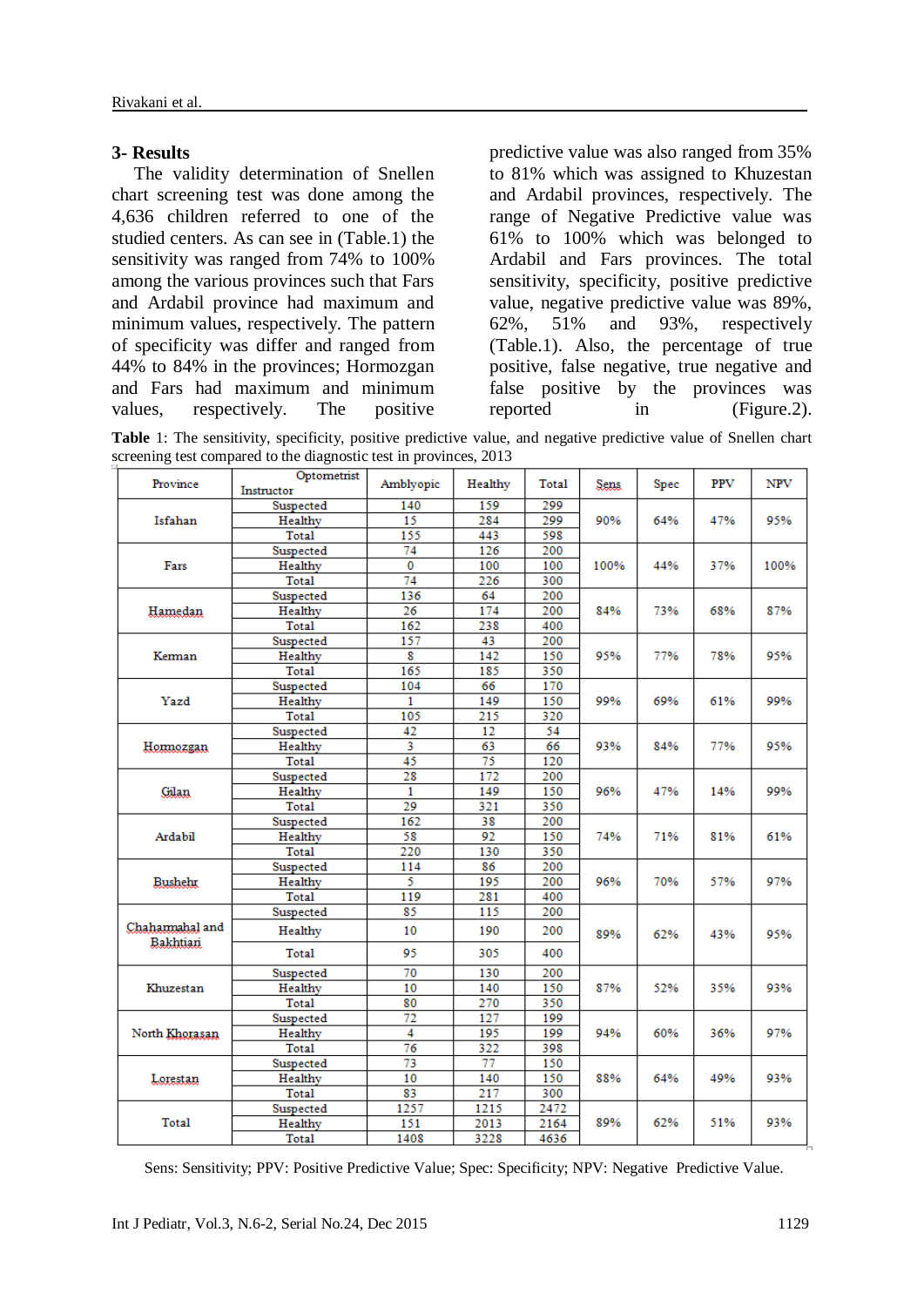

**Fig**. 2: The percentage of true positive, false negative, true negative and false positive in the screening of amblyopia among the some provinces of Iran

#### **4-Discussion**

Out of 31 provinces, 13 provinces of Iran were selected to be studied in the validity study. About 4,636 subjects in this study were selected from who referred to screening program during November and December in 2013. The four validity indexes were differ by provinces; the difference between the predictive values is being attributed to factors including prevalence, to some extent. Among the high prevalence provinces the high positive predictive values is expected. The sensitivity and specificity of test is independent of prevalence and is related to education of instructors and their adherence to research protocol.

The total sensitivity for all provinces was appropriate (89%), but it was ranged from 74% to 100% for Ardabil and Fars provinces, respectively. The total specificity for all provinces was 62% and it was ranged from 44% to 84% for Fars and Hormozgan, respectively. The total positive predictive value was 51% and it was ranged from 14% to 81% for Gilan and Ardabil provinces, respectively. The total negative predictive value was 93% and it was ranged from 61% to 100% for Ardabil and Fars provinces, respectively. It is obvious that there is a trade off between these indices such that when the sensitivity is being increased the specificity and positive predictive values will be decreased.

For example in Gilan, the sensitivity of screening test by instructors is 96% and this means that the high proportion of amblyopic patients were identified and involved in the screening program but on the other hand false positive cases will be increased. The increment in false positives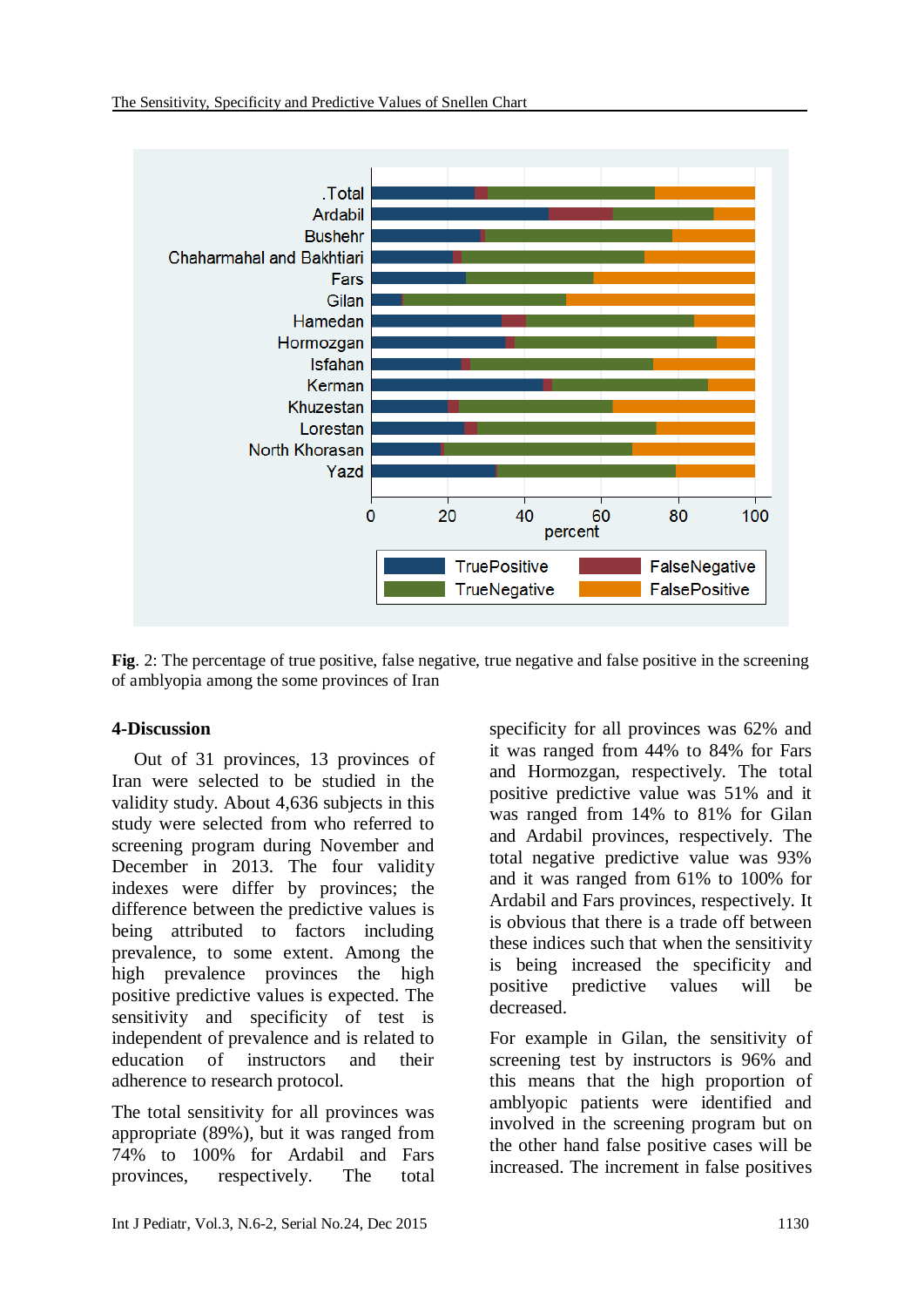led to less proportion of true positive cases to false positive cases and means that less proportion of positive screening results are true positive, decrease in positive predictive value. Also, it also notable that when the false positive cases increase the proportion of true negative cases to false positive cases decreased and led to lower specificity of test. This relationship between the indices could be extrapolated to other provinces, too.

It is important that studied outcome should be considered in the trade off between the indices; for example high sensitivity and low specificity should not be suggested in diseases with stigma but could be more useful in disease with no stigma and disease which early detection prevent from more sever outcomes. On the other hand it should be considered when the sensitivity is high the more false positive cases will be referred to second stage in the screening program and the program cost will be increased. Amblyopia is disease which has no stigma and early detection is important and if left uncorrected, this vision problem can lead to abnormal neurodevelopment of the vision system and then vision loss may be permanent and screening test with high sensitivity is suggested, provided that economical aspects is considered.

Our findings showed that total sensitivity of screening test is acceptable (89%), but the positive predictive value (51%) is not acceptable. This means that 89% of cases in the population could be identified in this screening program totally, but among the positive screening results only 51% are true positive and the rest of them were referred to second stage incorrectly which impose considerable additional cost to health system. This findings confirmed by study has been done by Heshmat et al. to assess the amblyopia screening test among the children aged 6-10 years. They found that the sensitivity, specificity, positive predictive value and negative predictive value were 95%, 60%, 42% and 97%, respectively(23).

Other study has been done by Fotouhi et al. to assess the validity of screening program of vision disorders (not specifically amblyopia) among the children aged 7-14 years did not confirm our findings and showed that the sensitivity and specificity, positive predictive value and negative predictive value of were 25%, 97%, 13% and 98%, respectively(24). This means that amblyopia screening program has high sensitivity and low positive predictive value among the children aged less than 6 years and impose additional cost to health system, but among the children more than 6 years it has very low sensitivity and considerable proportion of amblyopic children were not identified. Low positive predictive value was also could be attributed to low prevalence of amblyopia among the children more than 6 years.

Several aspects of this study can limit the application of the findings: first, crosssectional nature of the study can only act as evidences for the relationship between the independent variables and cigarette visual impairment and does not show the causality; and the second, despite using quite satisfactory methodology and sampling method, generalization of the study results is limited to the children of selected cities.

# **5-Conclusion**

It could be concluded that, the sensitivity and negative predictive values of screening test among children aged 3-6 years is acceptable. About 51% of children refereed to second stage are true positive and this imposes considerable cost to health system. Due to this percent of positive predictive values, considerable proportion of amblyopic children were not recognized. As a highly sensitive possible, workshops are suggested for instructors to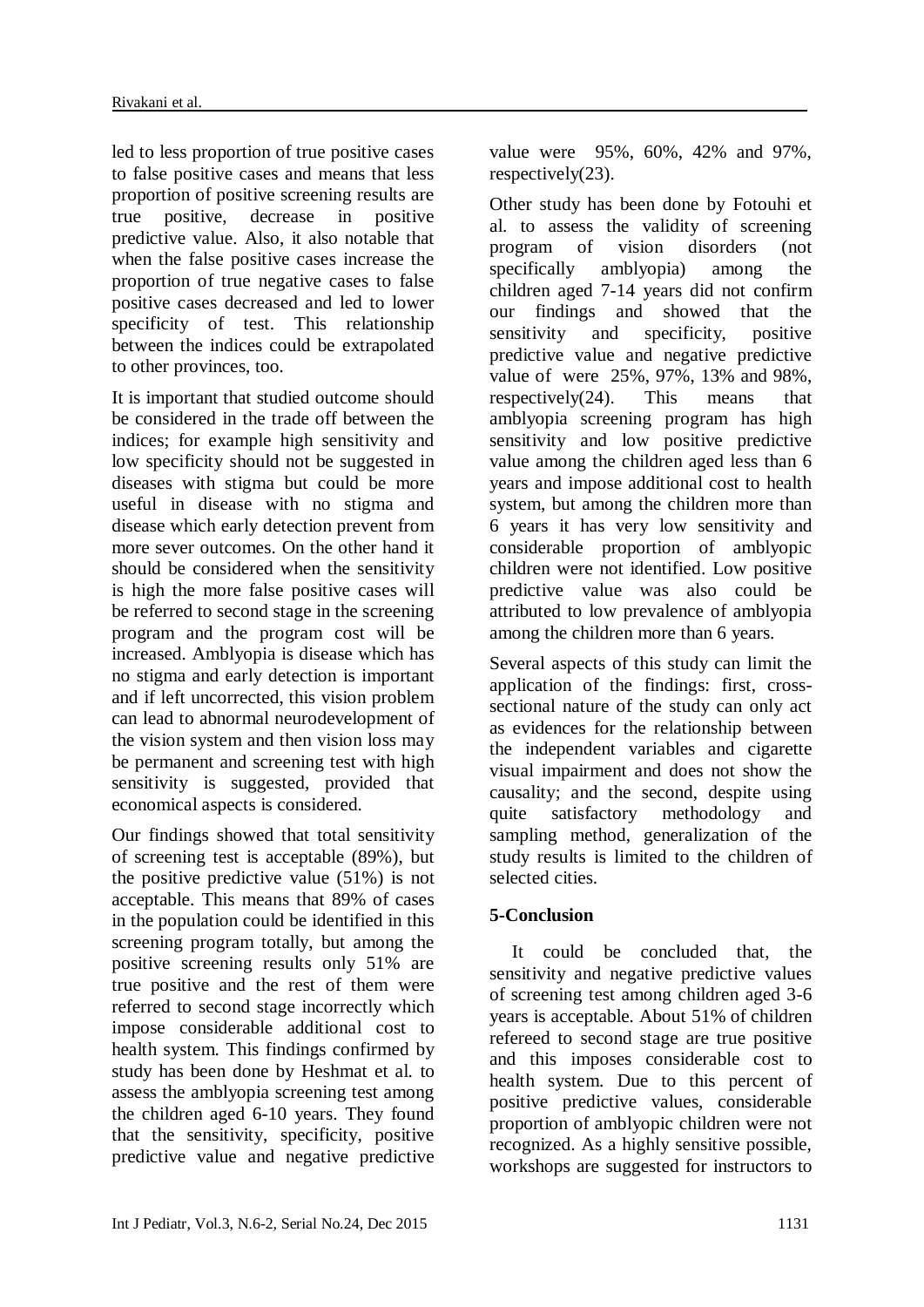promote positive predictive value with highly sensitive.

### **6-Funding**

The State Welfare Organization of Iran.

### **7-Authors' Contributions**

All of the authors participated in this study equally.

### **8-Conflict of Interest:** None.

### **9-Acknowledgments**

We thank the State Welfare Organization of Iran which supported the screening programme. This study was also approved by Ethics Committee of State Welfare Organization, Iran.

### **10-References**

1. Carlton J, Karnon J, Czoski-Murray C, Smith K, Marr J. The clinical effectiveness<br>and cost-effectiveness of screening and cost-effectiveness of screening programmes for amblyopia and strabismus in children up to the age of 4–5 years: a systematic review and economic evaluation. 2008.

2. Tong PY, Enke-Miyazaki E, Bassin RE, Tielsch JM, Stager Sr DR, Beauchamp GR, et al. Screening for amblyopia in preverbal children with photoscreening preverbal children with photographs. Ophthalmology. 1998;105(5):856-63.

3. Robaei D, Rose K, Ojaimi E, Kifley A, Huynh S, Mitchell P. Visual acuity and the causes of visual loss in a population-based sample of 6-year-old Australian children. Ophthalmology. 2005;112(7):1275-82.

4. Robaei D, Huynh SC, Kifley A, Mitchell P. Correctable and non-correctable visual impairment in a population-based sample of 12-year-old Australian children. American journal of ophthalmology. 2006;142(1):112-8. e1.

5. Group M-EPEDS. Prevalence and causes of visual impairment in African-American and Hispanic preschool children: the Multi-Ethnic Pediatric Eye Disease Study. Ophthalmology. 2009;116(10):1990.

6. Caca I, Cingu AK, Sahin A, Ari S, Dursun ME, Dag U, et al. Amblyopia and refractive errors among school-aged children with low socioeconomic status in southeastern Turkey. J Pediatr Ophthalmol Strabismus. 2013;50(1):37-43.

7. Wang Y, Liang YB, Sun LP, Duan XR, Yuan RZ, Wong TY, et al. Prevalence and causes of amblyopia in a rural adult population of Chinese: the Handan Eye Study. Ophthalmology. 2011;118(2):279-83.

8. Rosman M, Wong TY, Koh CL, Tan DT. Prevalence and causes of amblyopia in a population-based study of young adult men in Singapore. Am J Ophthalmol. 2005 Sep;140(3):551-2.

9. Quah B, Tay M, Chew S, Lee L. A study of amblyopia in 18-19 year old males. Singapore medical journal. 1991;32(3):126-9.

10. Webber AL, Wood J. Amblyopia: prevalence, natural history, functional effects and treatment. Clin Exp Optom. 2005 Nov:88(6):365-75.

11. Pai AS-I, Rose KA, Leone JF, Sharbini S, Burlutsky G, Varma R, et al. Amblyopia prevalence and risk factors in Australian preschool children. Ophthalmology. 2012;119(1):138-44.

12. Donahue SP, Arthur B, Neely DE, Arnold RW, Silbert D, Ruben JB, et al. Guidelines for automated preschool vision screening: a 10-year, evidence-based update. Journal of American Association for Pediatric Ophthalmology and Strabismus. 2013;17(1):4- 8.

13. Flynn J, Woodruff G, Thompson J, Hiscox F, Feuer W, Schiffman J, et al. The therapy of amblyopia: an analysis comparing the results of amblyopia therapy utilizing two pooled data sets. Transactions of the American Ophthalmological Society. 1999;97:373.

14. Fulton AB, Mayer DL. Esotropic children with amblyopia: effects of patching on acuity. Graefe's archive for clinical and experimental ophthalmology. 1988;226(4):309-12.

15. Zaba JN, Johnson RA, Reynolds WT. Vision examinations for all children entering